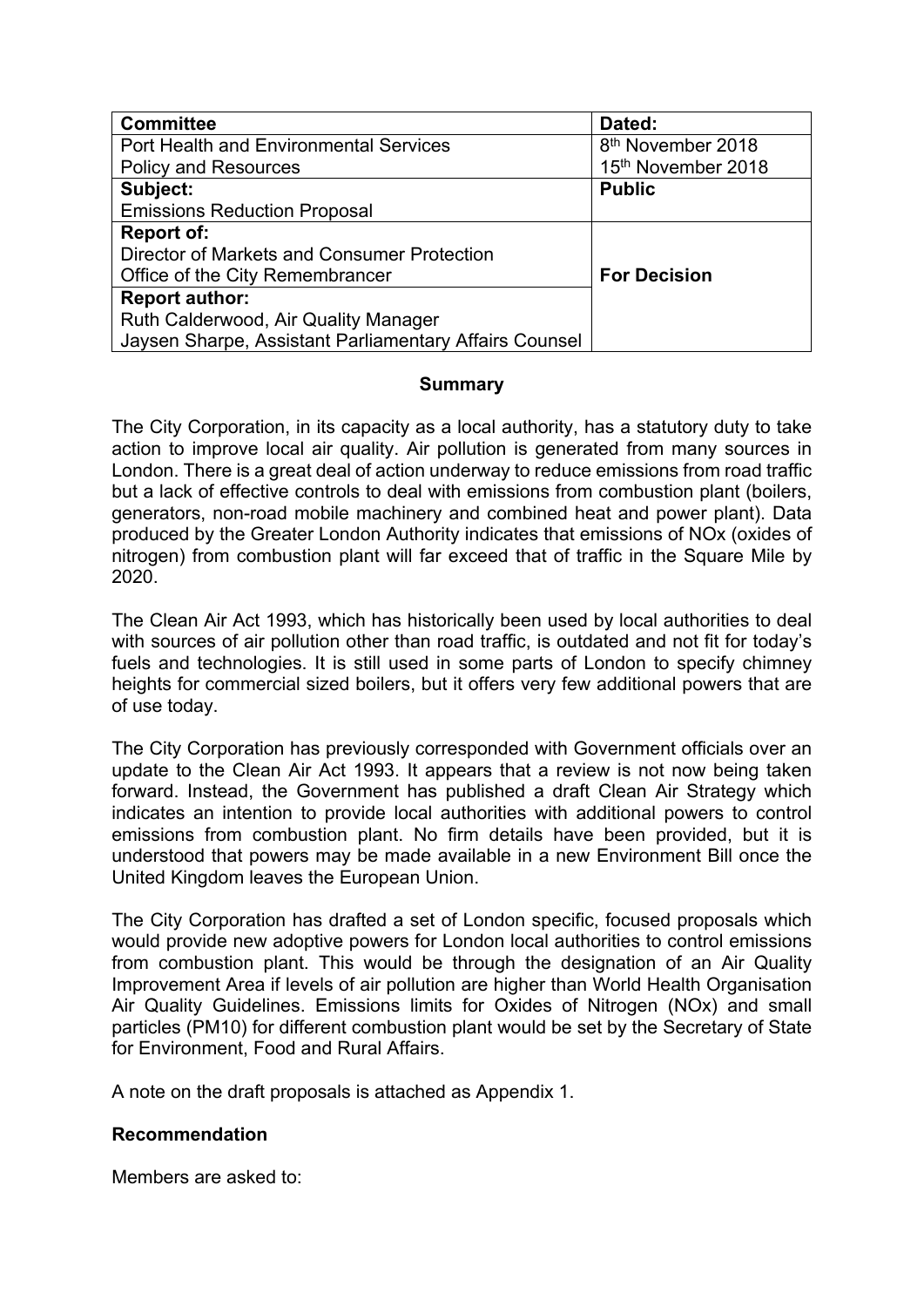approve the principles of the proposals and grant authority to consult with the Department of the Environment Food and Rural Affairs, the Greater London Authority, London Boroughs and other interested parties, and to seek the assent of London Councils.

## **Main Report**

## **Background**

- 1. The City Corporation, in its capacity as a local authority, has a statutory duty to review air quality. This duty also falls on London Boroughs and other local authorities. If concentrations of pollution are above set limits in part, or all, of their area, local authorities are required to declare that zone an Air Quality Management Area (AQMA). The whole of the City has been an AQMA since 2001.
- 2. Following the declaration of an AQMA, local authorities must develop and implement an action plan to improve air quality. The City Corporation's current action plan is contained within the City Corporation Air Quality Strategy 2015 - 2020. Work is underway to renew this strategy and consultation will commence in early 2019.
- 3. Local authorities have been given the responsibility to improve air quality with very few regulatory controls. One of the main pieces of clean air legislation, the Clean Air Act 1993, which deals with sources of air pollution other than road traffic, is outdated and not fit for today's fuels and technologies. It is still used in some parts of London to specify chimney heights for commercial sized boilers, but it offers very few powers that are of practical use today.
- 4. Air quality monitoring within the City has revealed that combustion plants can lead to elevated levels of air pollution locally and collectively; they contribute a significant amount to background levels of air pollution, particularly in central London.
- 5. Much of the action to deal with air pollution to date has relied on the use of other local government regulatory mechanisms, such as planning and traffic management, together with the encouragement of behaviour change and best practice. This has not been particularly effective and, in part, has resulted in air quality in London remaining a problem despite years of action.
- 6. The City Corporation has written to the Government on a number of occasions to ask for additional powers, principally to deal with combustion plant (boilers, generators, combined heat and power plant). Data produced by the Greater London Authority indicates that emissions of NOx (oxides of nitrogen) from combustion plant will be over twice that emitted by road traffic in the Square Mile by 2020.
- 7. There is much discussion underway about a new Clean Air Act for England and Wales. A private members' Bill by Geraint Davies MP ('the Clean Air Bill') has had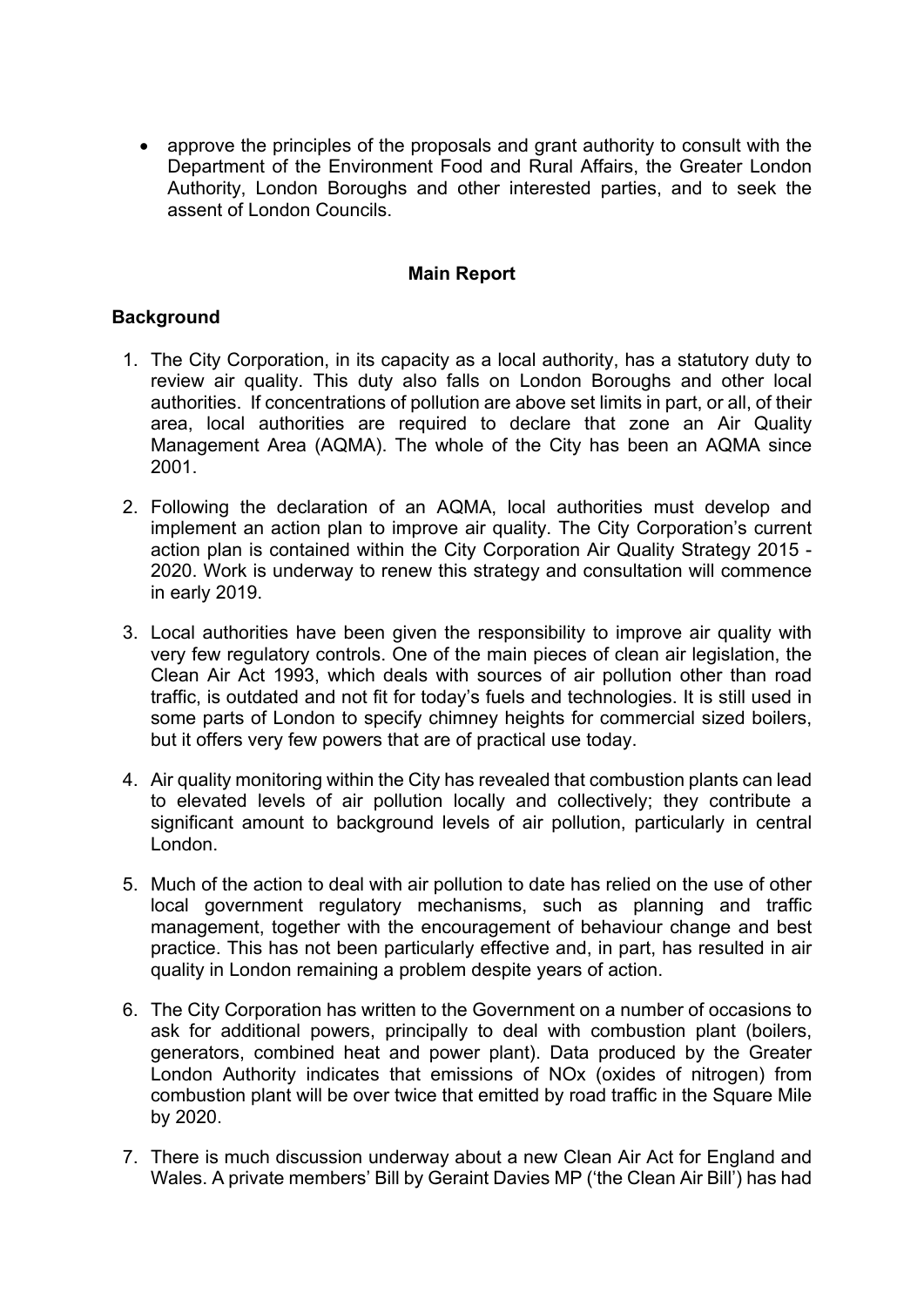its first reading in Parliament. The second reading is scheduled for October 2018. This Bill would require the Secretary of State to set, measure, enforce and report on air quality targets; to make provision about mitigating air pollution, including the use of clean air zones; to make provision about vehicle emissions testing and to restrict the approval and sale of vehicles with certain engine types.

- 8. Baroness (Jenny) Jones has also introduced a private members' Bill, the 'Clean Air (Human Rights) Bill', to the House of Lords. This Bill would establish the right to breathe clean air as a human right and proposes the formation of a Citizens' Commission for Clean Air. It would impose a duty on local authorities in England and Wales to achieve clean air throughout their area within 12 months of the Bill's enactment. It does not, however, provide any new powers for local authorities to reduce emissions.
- 9. The City Corporation has identified a need for a practical, local authority focused piece of legislation to deal with emissions from combustion plant. This is not directly addressed by either of the above Bills.

## **The City Corporation's draft proposals for a private members' Bill**

- 10.The City Corporation draft proposals provide new adoptive powers for London local authorities to enable the control of emissions from a variety of combustion plant. This would apply where levels of air pollution are greater than those stipulated in World Health Organisation Air Quality Guidelines. Any such area would be designated an Air Quality Improvement Area. The applicable emissions limits for Oxides of Nitrogen (NOx) and small particles (PM10) for the plant would be set by the Secretary of State for the Environment, Food and Rural Affairs.
- 11.The proposals include setting emission limits for gas and solid fuel boilers under 1 Megawatt in size. 'Solid fuel' is fuel such as wood or coal which is solid, rather than gas. This would capture appliances which will not be regulated under the Medium Combustion Plant Directive. This Directive has recently been transposed into domestic legislation. It sets emission limits for larger sized plant and will be regulated by the Environment Agency.
- 12.The proposals also recommend emission limits for a range of other machinery to ensure that any piece of defined plant used within an area, whether temporary or permanent, would meet high emission standards. Specifically:
	- non-road mobile machinery this includes mobile generators such as those used in street works, to support filming and a range of construction equipment
	- generators in buildings these are used for supplying electricity to that building in the event of an emergency
	- combined heat, cooling, and power plants this is equipment that uses a heat engine to produce electricity, as well as useful heat and in some cases cooling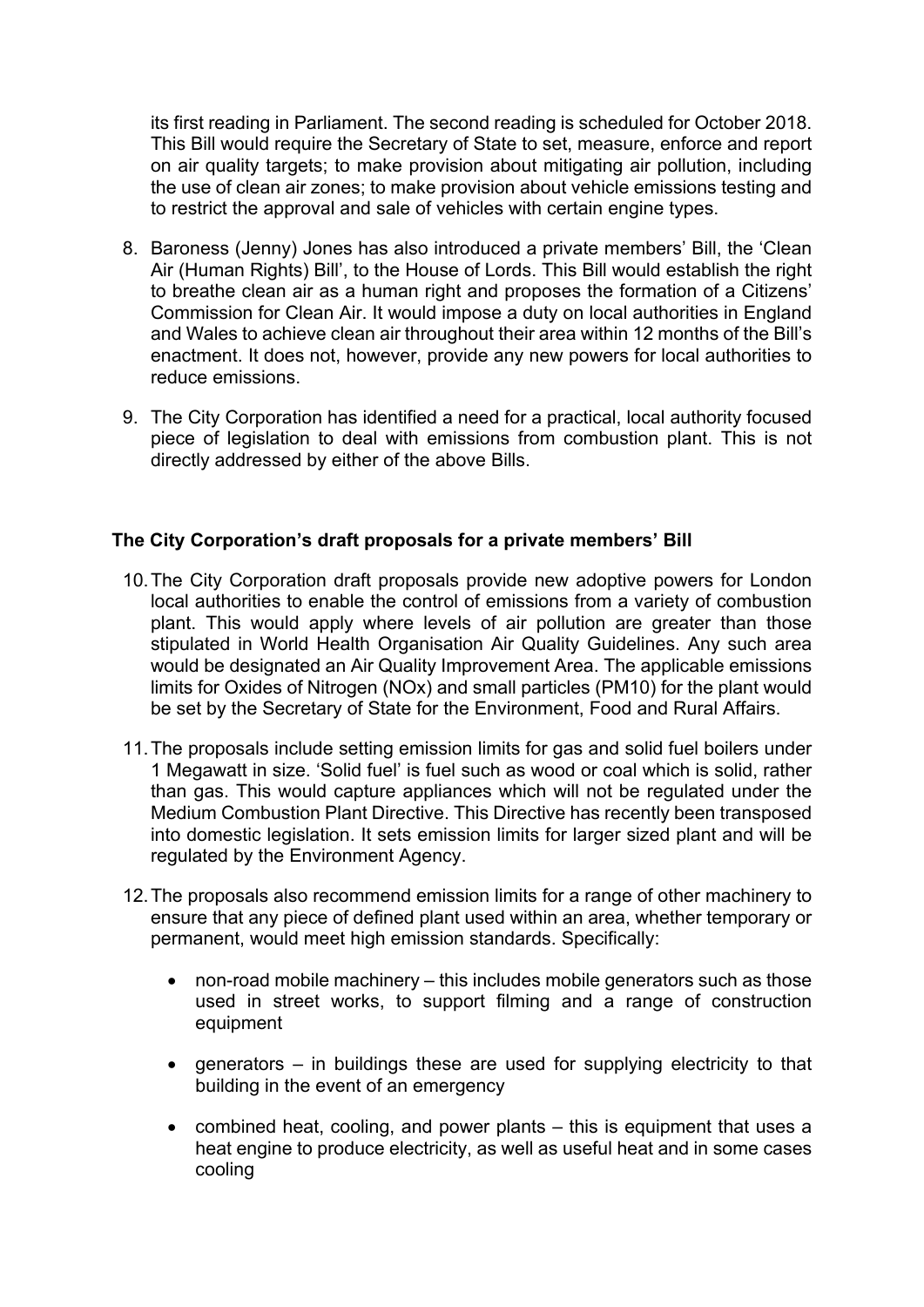- 13.The limits imposed in respect of gas boilers, solid fuel burners, and combined cooling heat & power plants would not affect current installations. This would ensure that people who have purchased such appliances would not be disadvantaged by the provisions, which would only apply to future installations. The proposals would provide clarity and consistency for equipment installed or used in designated areas in London.
- 14.The proposals would also allow for the designation of times during which the operation of stationary generators in buildings would be prohibited, other than in an emergency. This is likely to be under certain weather conditions when air pollution is already high. Currently, stationary generators can be operated to sell electricity to the National Grid, or to provide electricity to the building in times of peak electricity demand. The original purpose of a standby generator is generally just to provide backup electricity during a power cut.
- 15.The proposals also include an increase in the fine for stationary idling from £20 to £100, to provide a more effective deterrent.

## **Consultation**

- 16. London Councils has agreed to work with the City Corporation on the development of the proposals. The Chairman of London Councils Transport and Environment Committee (TEC) spoke about the proposals in an update to TEC Committee on 11 October 2018. Informal discussions have been held with London Boroughs at an officer level, all of whom were supportive of the principles outlined.
- 17.More formal consultation with the Department for Environment, Food & Rural Affairs (Defra), the Greater London Authority, London Councils, London Boroughs and other relevant stakeholders is proposed if Members approve this report.
- 18.Defra recently published a draft Clean Air Strategy for consultation. The draft strategy contains the proposals detailed below. No timescales have been given. It has been suggested by Defra that these provisions may form part of a new Environment Bill, which is scheduled for publication once the United Kingdom has left the European Union. The proposals are in line with those of the City Corporation:
	- Close the regulatory gap between the current Ecodesign, and Medium Combustion Plant Directives to tackle emissions from plants in the 500kW to 1MW thermal input range.
	- Consider the case for setting tighter emission controls for biomass installations to reduce PM pollution from energy generation.
	- Give local government new legal powers to take decisive action in the most polluted areas through local Clean Air Zones that can lower emissions from a wider range of sources than transport alone.
	- Cut emissions from non-road mobile machinery and give local authorities tough new powers to control the use of such machinery where it is causing an air pollution problem**.**